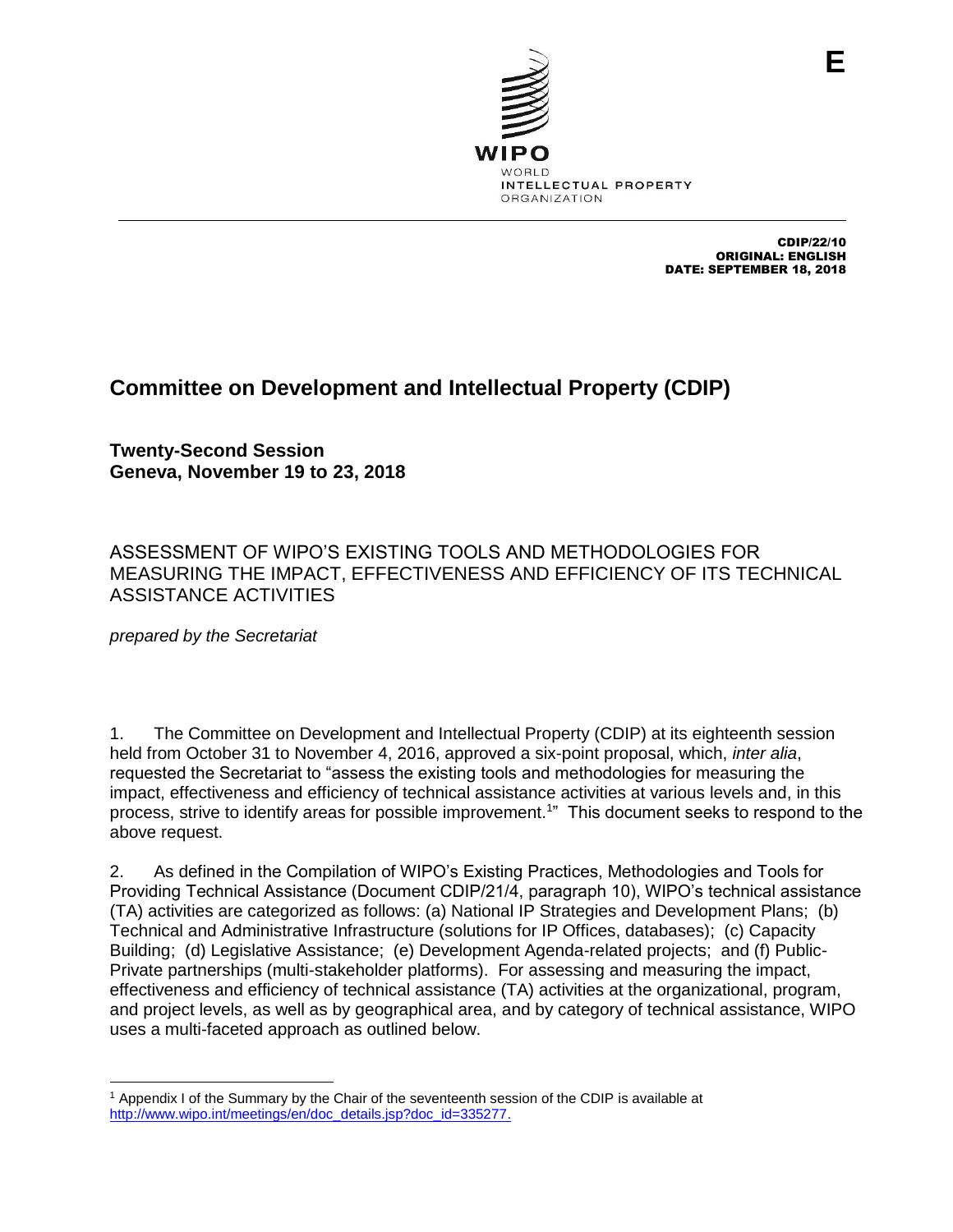3. At the organizational level, the WIPO Results-Based Management (RBM) framework, defined and approved by Member States in the Program and Budget, sets the criteria, i.e. the performance indicators (PIs), baselines and targets, against which performance towards achieving the Expected results (ERs) in a biennium will be assessed, including for WIPO's technical assistance activities. The WIPO Program and Budget also provides views of the RBM framework by Strategic Goal, ER and for each of WIPO's 31 programs.

4. The principal accountability tool for reporting on organizational performance to Member States is the annual WIPO Performance Report (WPR), which forms an integral part of WIPO's RBM framework. The WPR is prepared in accordance with Regulations 2.14 and 2.14*bis* of the Financial Regulations and Rules approved by the Assemblies in October 2017 and provides a comprehensive and transparent assessment of financial and programmatic performance in a given biennium. The assessment of performance is based on the results framework approved by Member States in the Program and Budget.

5. The performance assessment performed for the WPR also serves as an important learning tool to ensure that lessons learned from past performance are duly incorporated into the future implementation of WIPO's activities and inform the definition of subsequent results frameworks. In this context, WIPO's RBM framework has undergone continuous improvement since the 2012/13 biennium, as evidenced by the [Internal Oversight Division \(IOD\) Validation Report of the WIPO](http://www.wipo.int/meetings/en/doc_details.jsp?doc_id=410994)  [Performance Report 2016/17](http://www.wipo.int/meetings/en/doc_details.jsp?doc_id=410994) (Document WO/PBC/28/8).

6. To strengthen the validity of the performance assessment in the WPR, WIPO's Internal Oversight Division (IOD) carries out a validation of the performance data on a biennial basis. The findings and recommendations of the validation provide a valuable tool for informing subsequent planning cycles, including, *inter alia*, with regard to strengthening performance indicators, baseline and target formulations, refining and streamlining the results framework, and enhancing data collection mechanisms to ensure that data are: (i) relevant/valuable; (ii) sufficient/comprehensive; (iii) efficiently collected/easily accessible; (iv) accurate/verifiable; (v) reported timely; and (vi) clear/transparent.

7. To further assess the effectiveness, efficiency, impact and sustainability of WIPO's work, IOD carries out five primary types of in-depth evaluations: (i) program evaluations; (ii) strategic evaluations; (iii) thematic evaluations; (iv) geographical (country/regional) evaluations; and (v) project and process evaluations. The recommendations and findings from these evaluations are duly taken into consideration for subsequent organizational planning cycles and project planning with a view to continuous improvement of WIPO's technical assistance.

8. In addition to the IOD evaluations, all DA Projects are evaluated after their completion by an independent, external expert selected specifically for a given project to measure the success of the project, ensure the sustainability of the outputs, and to facilitate the effective mainstreaming into the regular work of the Organization, when applicable.

9. The examples below provide concrete examples of the evolution of the tools, methodologies and indicator frameworks used for measuring the impact, effectiveness and efficiency of technical assistance activities related to: (i) National IP Strategies and Development Plans; (ii) Technology Innovation Support Centers (TISCs); and (iii) Capacity Building.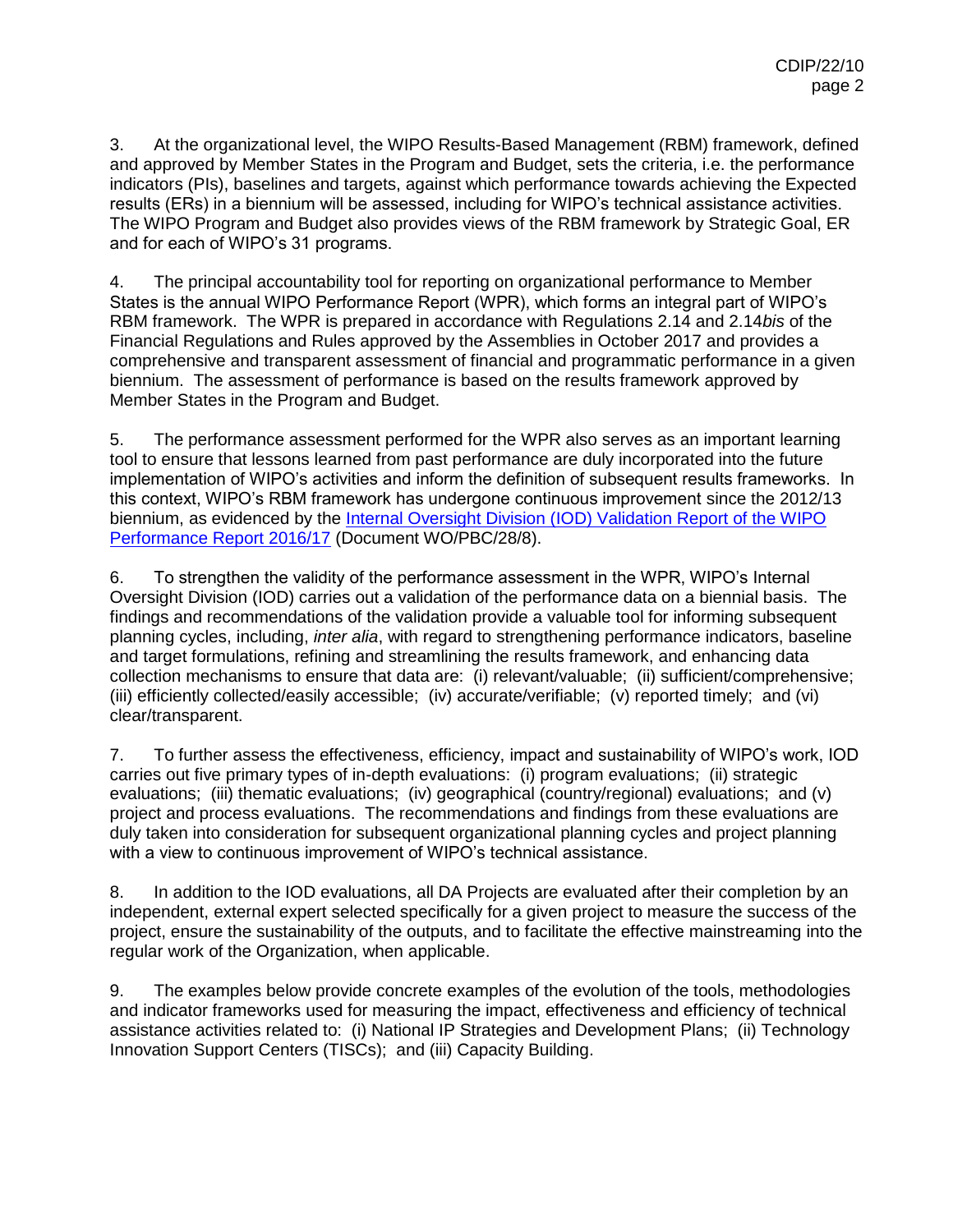## **National IP Strategies and Development Plans**

10. Since 2010/11, the formulation of national IP strategies and/or development plans has been an integral part WIPO's work, facilitated through the development of a standardized, yet flexible, methodology and a set of practical benchmarking tools. These tools are intended to assist officials involved in the development of national IP strategies in assessing the status of their national IP system, identifying specific IP needs, and defining strategic targets.

11. The performance indicator framework used for measuring the impact of WIPO's technical assistance in this area has evolved over the course of five biennia, informed by past performance cycles and incorporating lessons learned with a view to ensuring clear and measurable reporting of longer-term impact.

| <b>Biennium</b> | Performance Indicator                                                                                                                                                                                                                                                                                                                                                                                                                                                                                                                                                                                                                                                                                                                            | <b>Comments</b>                                                                                                                                                                                                                                                                                                                                                                                                                                                                                                                                        |  |  |
|-----------------|--------------------------------------------------------------------------------------------------------------------------------------------------------------------------------------------------------------------------------------------------------------------------------------------------------------------------------------------------------------------------------------------------------------------------------------------------------------------------------------------------------------------------------------------------------------------------------------------------------------------------------------------------------------------------------------------------------------------------------------------------|--------------------------------------------------------------------------------------------------------------------------------------------------------------------------------------------------------------------------------------------------------------------------------------------------------------------------------------------------------------------------------------------------------------------------------------------------------------------------------------------------------------------------------------------------------|--|--|
| 2010/11         | Up to five countries have launched the IP<br>policy/strategy formulation process, four<br>countries have adopted IP<br>policies/strategies and 3 countries are<br>implementing national IP plans (Africa)<br>Some three national IP strategies<br>formulated and adopted based on a multi-<br>sectoral coordination and consultation<br>(Arab)<br>Nine new countries have formulated and/or<br>$\overline{\phantom{a}}$<br>adopted national IP<br>policies/strategies/plans (Asian and the<br>Pacific)<br>Up to three new countries which have<br>formulated and/or adopted national<br>IP/policies, strategies and plans (Latin<br>America and the Caribbean)<br>IP Policy/strategies prepared in up to five<br>LDCs during the biennium (LDCs) | Inconsistent formulation of ERs and<br>$\blacksquare$<br>PIs across Bureaus resulting in a<br>lack of comparability across regions<br>Pls do not cover the full process of<br>$\qquad \qquad \blacksquare$<br>national IP strategy development, i.e.<br>from formulation to adoption to<br>implementation and to subsequent<br>revision<br>Pls measuring several things, i.e.<br>$\blacksquare$<br>lack of clarity<br>Output-focused PIs with limited<br>$\qquad \qquad \blacksquare$<br>ability to measure the outcome of the<br>technical assistance |  |  |
| 2012/13         | No. of countries that have formulated<br>$\overline{\phantom{a}}$<br>and/or are engaged in implementation of<br>their IP Policies, Strategies and/or Plans<br>each year (Africa)<br>No. of countries with appropriate<br>$\overline{a}$<br>mechanisms for the development and<br>implementation of IP strategies (Arab<br>region)<br>No. of countries with initiatives linked to the<br>$\blacksquare$<br>national IP plans (Arab region)                                                                                                                                                                                                                                                                                                        | ERs harmonized at the<br>$\overline{\phantom{0}}$<br>organizational level<br>Inconsistent formulation of PIs<br>$\overline{\phantom{0}}$<br>across Bureaus resulting in a lack of<br>comparability across regions<br>Pls do not cover the full process of<br>$\qquad \qquad \blacksquare$<br>national IP strategy development, i.e.<br>from formulation to adoption to<br>implementation to revision<br>Pls measuring several things, i.e.<br>$\blacksquare$<br>lack of clarity                                                                        |  |  |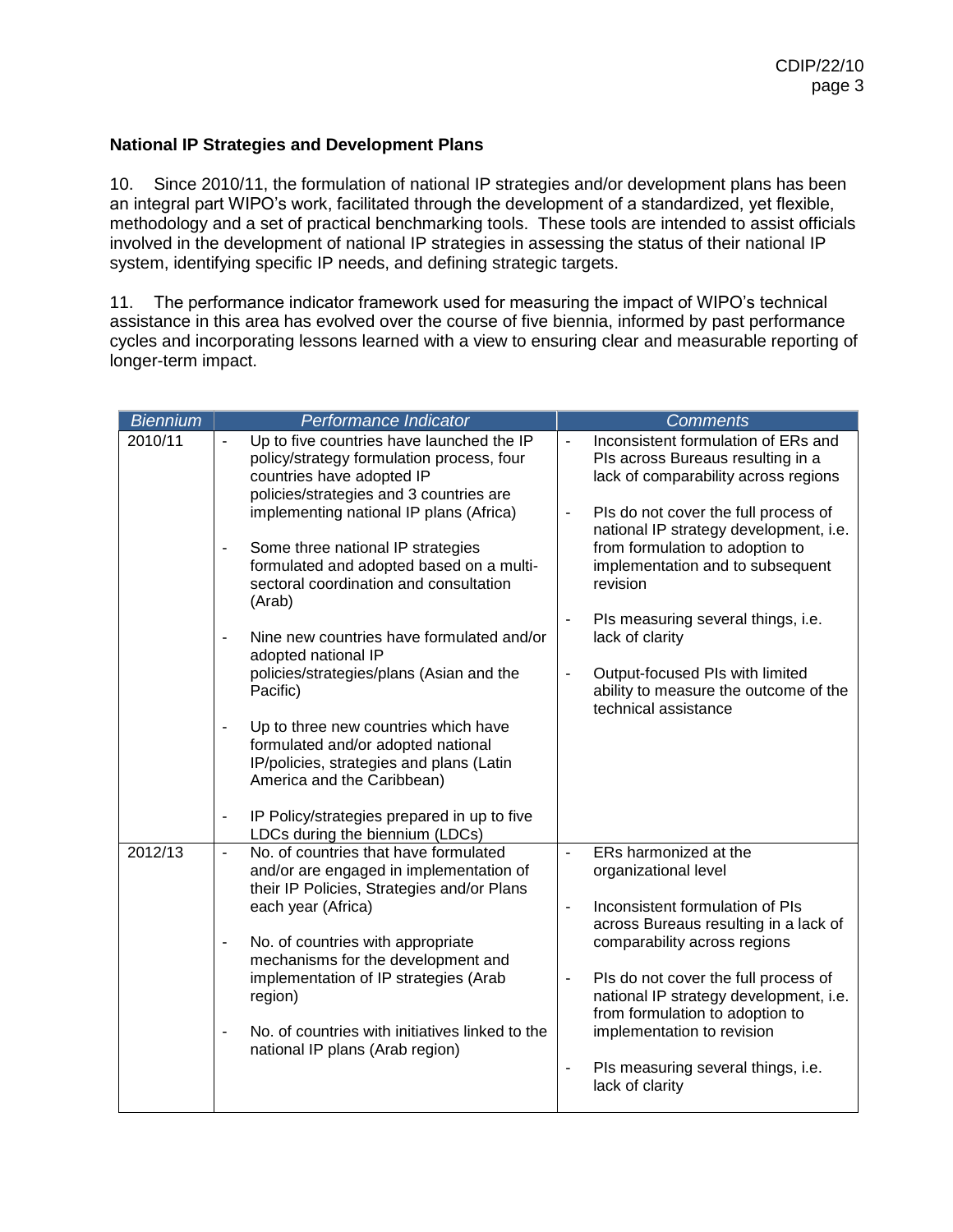| <b>Biennium</b> | Performance Indicator                                                                                                                                                          | <b>Comments</b>                                                                                                    |
|-----------------|--------------------------------------------------------------------------------------------------------------------------------------------------------------------------------|--------------------------------------------------------------------------------------------------------------------|
|                 | No. of countries with IP policies and<br>strategies in their national approval<br>processes (Asia and the Pacific)                                                             | Output-focused PIs with limited<br>$\blacksquare$<br>ability to measure the outcome of the<br>technical assistance |
|                 | No. of countries having adopted IP policies<br>$\blacksquare$<br>and strategies (Asia and the Pacific)                                                                         |                                                                                                                    |
|                 | No. of countries in which activities/projects<br>have been carried out that contribute to the<br>formulation of IP strategies/ policies (Latin<br>America and the Caribbean)   |                                                                                                                    |
|                 | No. of countries in which activities/projects<br>have been carried out that contribute to the<br>implementation of IP strategies/policies<br>(Latin America and the Caribbean) |                                                                                                                    |
|                 | No. of LDCs that have included LDC-<br>$\blacksquare$<br>specific IP considerations in their national<br>IP strategies and/or policies (LDCs)                                  |                                                                                                                    |
| 2014/15         | No. of countries which are in the process<br>$\overline{\phantom{0}}$<br>of formulating/adopting national IP<br>strategies and/or development plans                            | Pls harmonized across Bureaus<br>allowing comparability across<br>regions                                          |
|                 | No. of countries which have adopted and<br>are implementing national IP strategies<br>and/or development plans                                                                 | Pls capture the process from<br>formulation of a national IP strategy<br>to implementation                         |
|                 |                                                                                                                                                                                | Pls measuring several things, i.e.<br>$\overline{a}$<br>lack of clarity                                            |
| 2016/17         | No. of countries which are in the process<br>$\overline{\phantom{a}}$<br>of formulating national IP strategies                                                                 | Pls harmonized across Bureaus<br>$\blacksquare$<br>allowing comparability across<br>regions                        |
|                 | No. of countries which have adopted<br>national innovation and IP strategies                                                                                                   | Pls capture the process from<br>formulation of a national IP strategy                                              |
|                 | No. of countries which are in the process<br>of implementing national innovation and IP                                                                                        | to adoption to implementation                                                                                      |
|                 | strategies and IP development plans                                                                                                                                            | Pls clearly defined, i.e. each Pl<br>$\qquad \qquad \blacksquare$<br>measure one stage of the process              |
| 2018/19         | No. of countries that are in the process of<br>$\overline{\phantom{a}}$<br>formulating national IP strategies                                                                  | Pls harmonized across Bureaus<br>$\overline{\phantom{0}}$<br>allowing comparability across<br>regions              |
|                 | No. of countries that have adopted national<br>$\overline{\phantom{a}}$<br>IP strategies                                                                                       | Pls now capture the process from<br>$\overline{\phantom{0}}$                                                       |
|                 | No. of countries that are in the process of<br>implementing national IP strategies and IP<br>development plans                                                                 | formulation of a national IP strategy<br>to adoption to implementation to<br>revision                              |
|                 |                                                                                                                                                                                | Pls clearly defined, i.e. each Pl<br>$\overline{\phantom{0}}$<br>measure one stage of the process                  |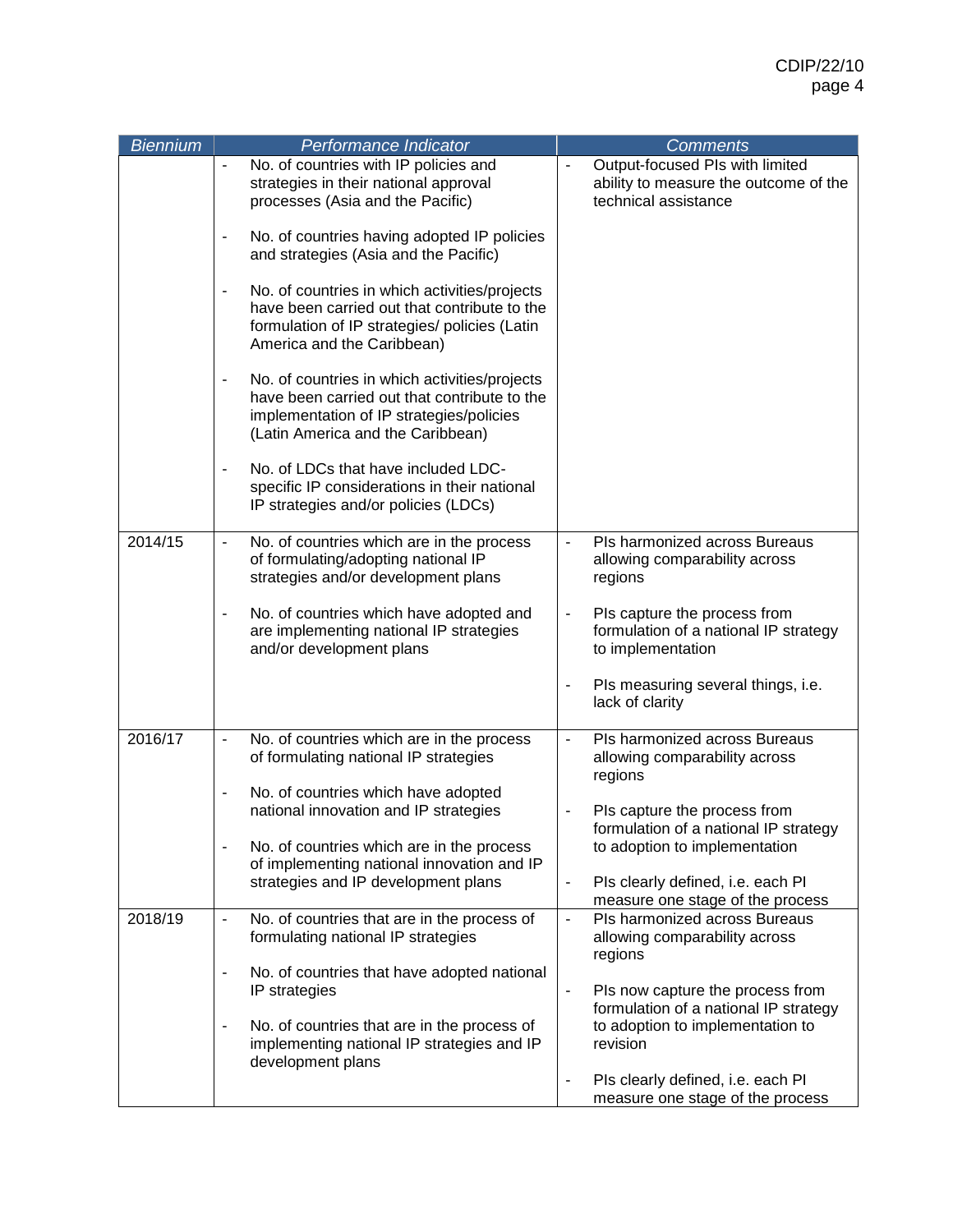| Biennium | Performance Indicator                                      | <b>Comments</b> |
|----------|------------------------------------------------------------|-----------------|
|          | No. of countries which are revising their IP<br>strategies |                 |

12. The improvements to the performance indicator framework have strengthened WIPO's ability to measure the evolution of results and longer-term impact across biennia, as illustrated in the chart below.



## **Technology Innovation Support Centers (TISCs)**

13. The DA Project to establish TISCs was launched in 2009 and fully mainstreamed into the regular work of WIPO in 2014. The Program and Budget 2010/11 incorporated, for the first time, a TISC-specific performance indicator into the results framework to measure the impact of the project. The performance indicator framework used for measuring the impact of WIPO's technical assistance in this area has evolved over the course of five biennia, informed by past performance cycles and incorporating lessons learned, from output-oriented to outcome-oriented results and a clearly-defined measurement methodology.

| <b>Biennium</b> | Performance Indicator                                                                                                                     | Criteria                                                                                                                                                                                                         |
|-----------------|-------------------------------------------------------------------------------------------------------------------------------------------|------------------------------------------------------------------------------------------------------------------------------------------------------------------------------------------------------------------|
| 2010/11         | No. of TISC beneficiaries that perceived the<br>TISCs as a central point of expertise for patent<br>and technology information by country | Performance data actually reported<br>۰<br>referred to the number of TISCs<br>established and not the perception of<br>TISCs as a central point of expertise<br>Measurement criteria not clearly<br>۰<br>defined |
| 2012/13         | No. of national TISC networks launched                                                                                                    | Performance data actually reported<br>٠<br>referred to both the number of TISC<br>networks that were launched and the<br>number of TISCs established<br>Measurement criteria not clearly<br>۰<br>defined         |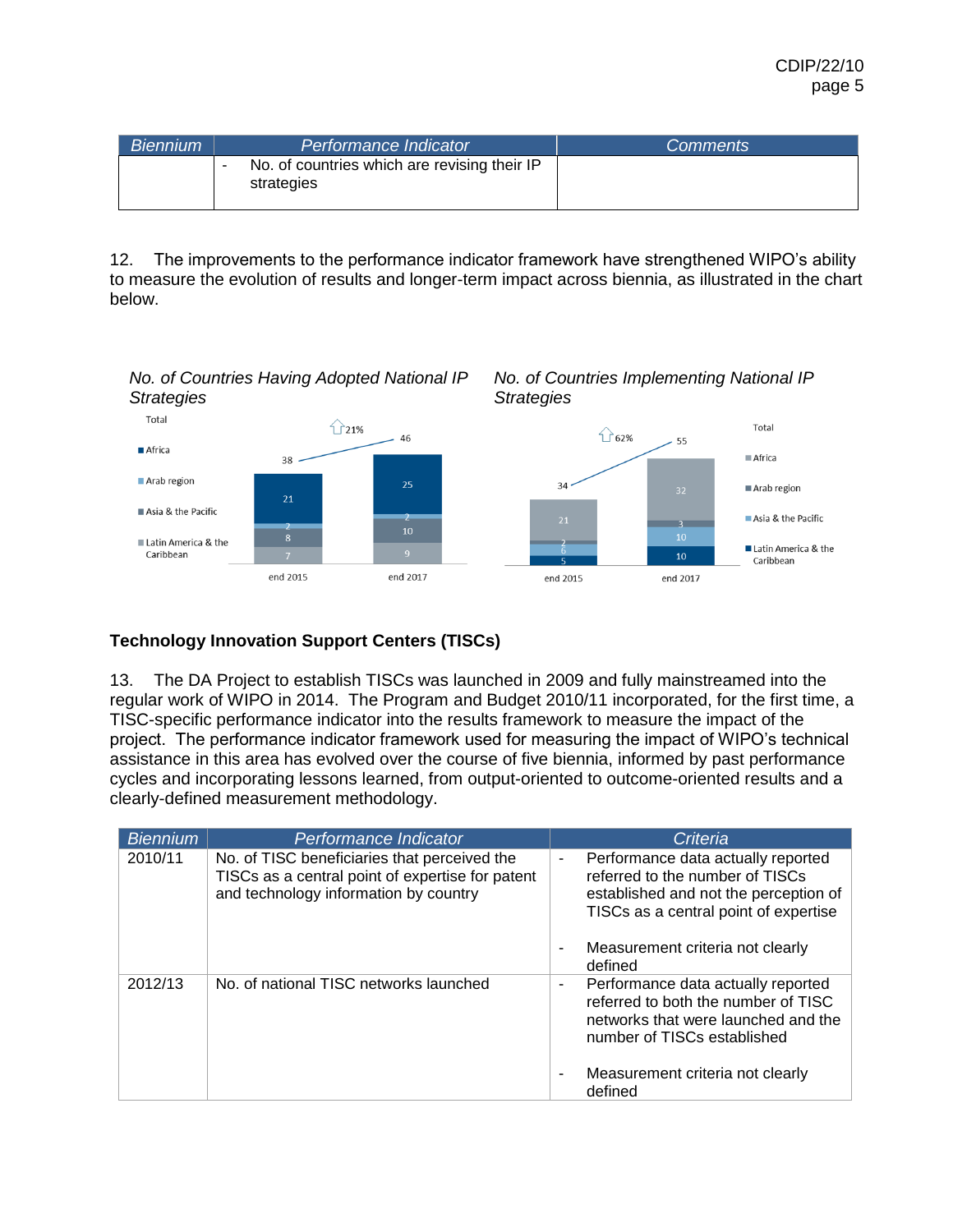| <b>Biennium</b> | Performance Indicator                                   | Criteria                                                                                                                                                                            |
|-----------------|---------------------------------------------------------|-------------------------------------------------------------------------------------------------------------------------------------------------------------------------------------|
| 2014/15         | No. of sustainable national networks of TISCs           | Measured the sustainability of the<br>$\overline{\phantom{a}}$<br><b>TISC network</b><br>Sustainability criteria not clearly<br>٠<br>defined                                        |
| 2016/17         | Cumulative no. of sustainable national TISC<br>networks | Sustainability criteria clearly defined<br>٠<br>Measured through clearly defined<br>٠<br>levels of maturity                                                                         |
| 2018/19         | No. of sustainable national TISC networks               | Sustainability criteria clearly defined<br>$\overline{\phantom{a}}$<br>Measured through clearly defined<br>٠<br>levels of maturity<br>Comparability across biennia<br>٠<br>feasible |

14. Under the new methodology, sustainable TISCs are defined as financially and technically self-supporting institutions to which WIPO provides advice on demand. Sustainability is measured through the following levels of maturity:

- **Maturity Level 1**: (a) Signing of a Service Level Agreement (SLA) between WIPO and the National Focal Point; (b) signing of Institutional Agreements between the National Focal Point and TISC Host Institutions; and (c) provision of at least an annual report on national TISC activities; maturity Level 1 fully achieved when  $a + b + c$ .
- **Maturity Level 2:** Level 1 standards having been met plus the provision of basic patent information searches, e.g. state of the art patent searches; and
- **Maturity Level 3**: Level 2 standards having been met plus the provision of value added IP services, e.g. drafting of patent landscape reports.

The improvements to the performance indicator framework have strengthened WIPO's ability to measure the evolution of results and longer-term impact across biennia, as illustrated in the chart below.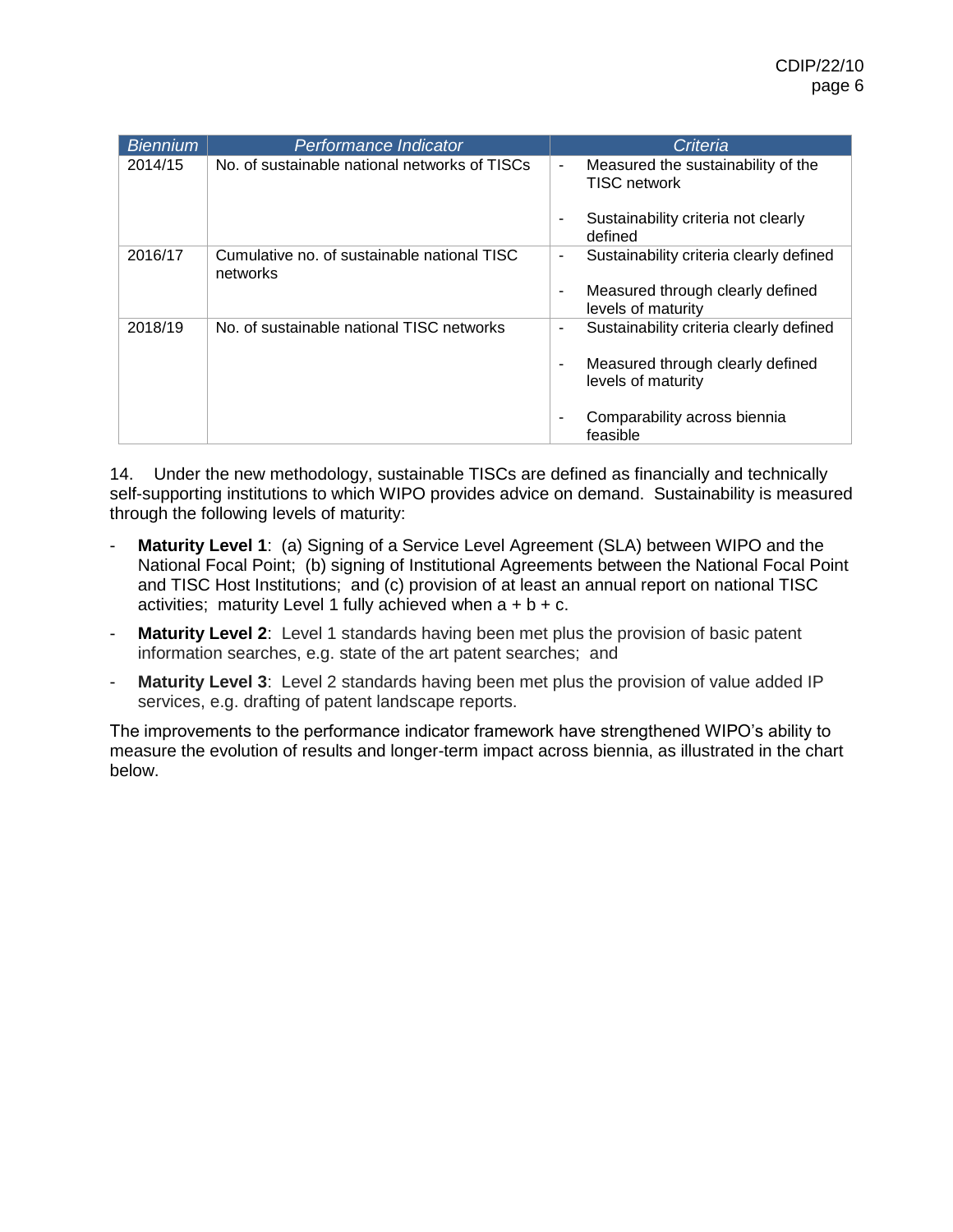



## **Capacity Building**

15. WIPO invests a significant amount of resources to enhance human resource capacities for the effective use of IP in developing and transition countries and LDCs, and measuring the results of this work is essential to achieving the desired outcomes. The table below illustrates the types of performance indicators used for measuring the results of WIPO's capacity building activities over five biennia, using the Kirkpatrick Model of Capacity Building Evaluation (Kirkpatrick Model).

|                      |                                                                                                   | <b>Biennium</b> |              |                       |         |         |
|----------------------|---------------------------------------------------------------------------------------------------|-----------------|--------------|-----------------------|---------|---------|
| Kirkpatrick<br>Level | What is measured                                                                                  | 2020/11         | 2012/13      | 2014/15               | 2016/17 | 2018/19 |
| 1 Reaction           | Measures the level of<br>satisfaction of the participant                                          |                 |              | $\blacktriangleright$ |         |         |
| 2 Learning           | Measures the increase in<br>knowledge - before and after the<br>training                          |                 |              |                       |         |         |
| 3 Behavior           | Measures the extent of applied<br>learning on the job                                             | ✔               | $\checkmark$ | ✔                     | ✔       |         |
| 4 Results            | Measures the overall effect of<br>the training on the business,<br>environment and/or participant |                 |              |                       |         |         |

16. Traditionally, the performance indicator framework to measure the impact of WIPO's capacity building activities has primarily focused on satisfaction with WIPO capacity building events, i.e. Level 1 "Reaction" of the Kirkpatrick Model.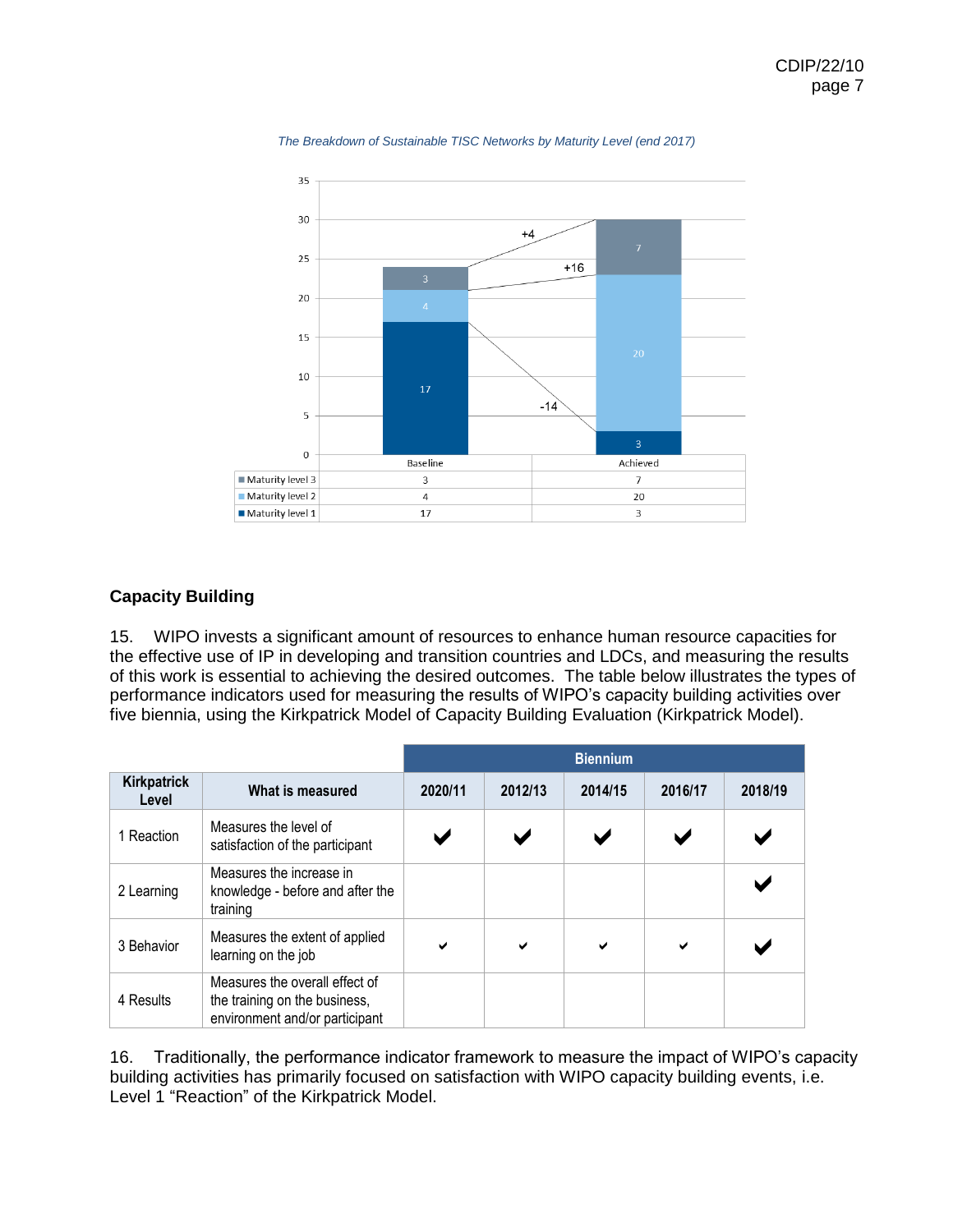17. In line with WIPO's continuous efforts to focus more on outcomes and the longer-term impact on improving beneficiaries' institutional capacity, a pilot project to strengthen the capacity building performance indicator framework, applying a more systematic application of the Kirkpatrick Model, was launched for the 2018/19 biennium. The pilot project includes select programs across WIPO and focuses on: (i) clearly categorizing capacity building activities; (ii) enhancing the performance indicator framework to measure Level 2 "Learning" and strengthening the indicators to measure Level 3 "Behavior" of the Kirkpatrick model; (iii) strengthening and harmonizing formulation of performance indicators, baselines and targets across the Organization; (iv) developing more systematic and harmonized data collection mechanisms; and (v) fostering enhanced cross-sectoral collaboration and knowledge sharing. The table below provides examples of performance indicators from WIPO's 2018/19 results framework, which form a part of the pilot.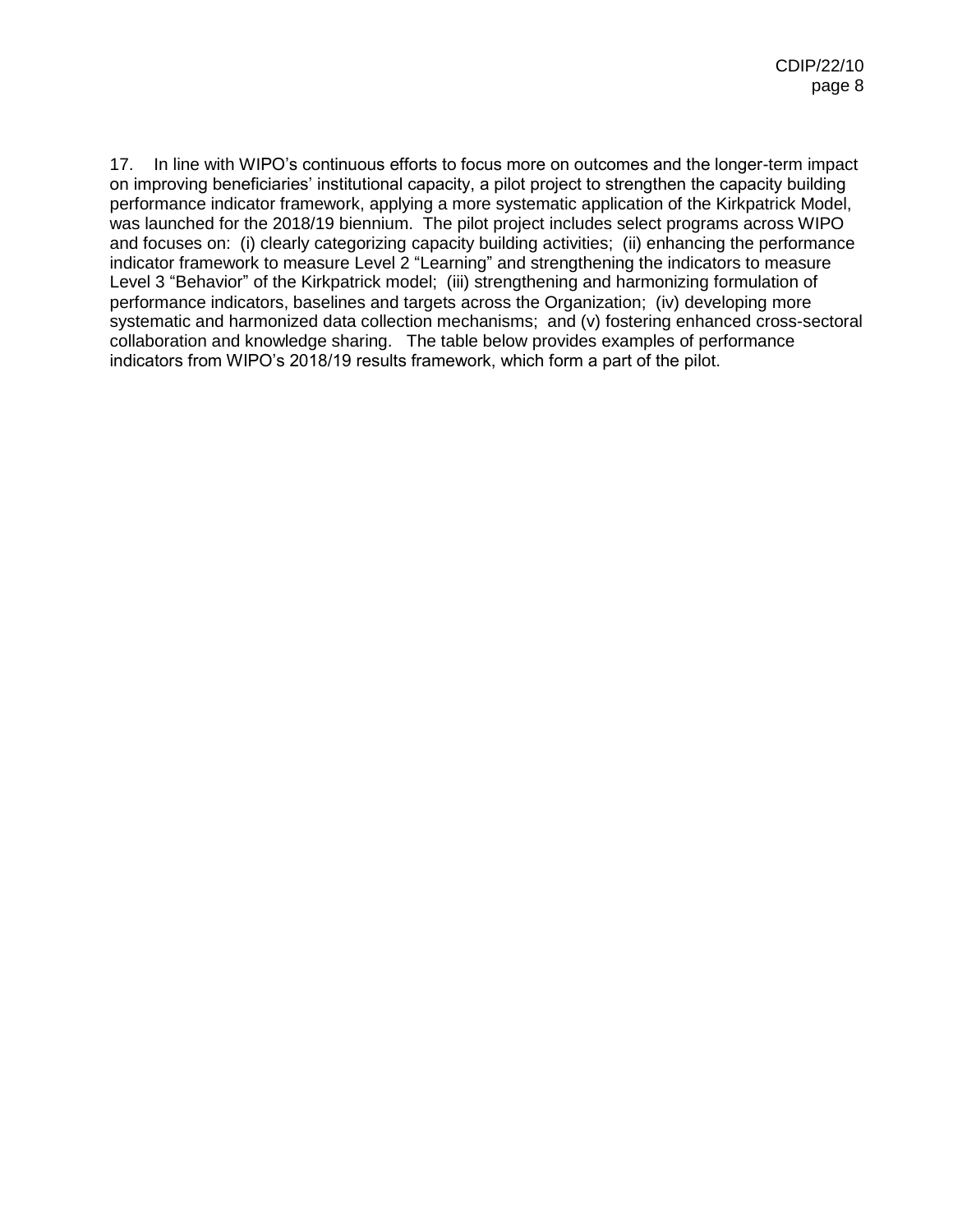| 2018/19 Results Framework: Capacity Building Performance Indicators- Pilot Project (examples)                                                                                                                    |                                            |                                                       |                                                                                           |                      |  |
|------------------------------------------------------------------------------------------------------------------------------------------------------------------------------------------------------------------|--------------------------------------------|-------------------------------------------------------|-------------------------------------------------------------------------------------------|----------------------|--|
| <b>Promotion &amp; Awareness Raising Activities</b>                                                                                                                                                              |                                            |                                                       |                                                                                           |                      |  |
| Performance Indicator                                                                                                                                                                                            | <b>Baseline</b>                            | <b>Target</b>                                         | <b>Data Collection</b><br><b>Mechanism</b>                                                | Kirkpatrick<br>Level |  |
| No. and % of participants providing positive feedback with<br>general awareness raising and promotional activities on<br>trademarks, industrial designs and geographical indications<br>(Program 2)              | TBD                                        | 80% of<br>respondents<br>provide positive<br>feedback | Survey questionnaire                                                                      | Reaction             |  |
| Level of satisfaction of participants in general awareness<br>raising and promotional activities related to GRs, TK and<br>TCEs (Program 4)                                                                      | n/a                                        | 80%                                                   | Survey questionnaire                                                                      | Reaction             |  |
|                                                                                                                                                                                                                  | <b>Education Activities</b>                |                                                       |                                                                                           |                      |  |
| Performance Indicator                                                                                                                                                                                            | <b>Baseline</b>                            | <b>Target</b>                                         | <b>Data Collection</b><br><b>Mechanism</b>                                                | Kirkpatrick<br>Level |  |
| Exam pass rate in advanced DL courses (Program 11)                                                                                                                                                               | 69% (2014/15)                              | 70%                                                   | Exams                                                                                     | Learning             |  |
| <b>Training &amp; Capacity Building Activities</b>                                                                                                                                                               |                                            |                                                       |                                                                                           |                      |  |
| Performance Indicator                                                                                                                                                                                            | <b>Baseline</b>                            | <b>Target</b>                                         | <b>Data Collection</b><br><b>Mechanism</b>                                                | Kirkpatrick<br>Level |  |
| Level of satisfaction of participants in WIPO patent-related<br>capacity building and training activities (Program 1)                                                                                            | TBD end 2017                               | 90%                                                   | Survey questionnaire                                                                      | Reaction             |  |
| Level of satisfaction of participants in WIPO training and<br>capacity building activities (Program 17)                                                                                                          | Usefulness:<br>92%<br>Satisfaction:<br>92% | Relevance: ><br>85%<br>Usefulness: ><br>85%           | Survey questionnaire                                                                      | Reaction             |  |
| % of participants in WIPO patent-related capacity building and<br>training activities with a demonstrated increase in knowledge<br>(Program 1)                                                                   | TBD end 2017                               | 90%                                                   | Short multiple-choice<br>substantive questionnaires<br>(pre-training & post-training)     | Learning             |  |
| No. and % of participants in training and capacity-building<br>activities who obtain a 60% or higher score in a short multiple<br>choice substantive questionnaire (Program 9)                                   | n/a                                        | Asia and the<br>Pacific (80%)                         | Short multiple-choice<br>substantive questionnaires<br>(pre-training & post-training)     | Learning             |  |
| % of participants in WIPO training and capacity building<br>activities from TMOs in universities or research organizations<br>who apply the enhanced knowledge and upgraded skills in<br>their work (Program 30) | n/a                                        | 65%                                                   | 6-month post training<br>questionnaires sent to both<br>the trainee and the<br>supervisor | <b>Behavior</b>      |  |
| % of trained IP professionals and IP Officials using upgraded<br>skills in their work (Program 10)                                                                                                               | 83%                                        | 80%                                                   | 6-month post training<br>questionnaires sent to both<br>the trainee and the<br>supervisor | <b>Behavior</b>      |  |